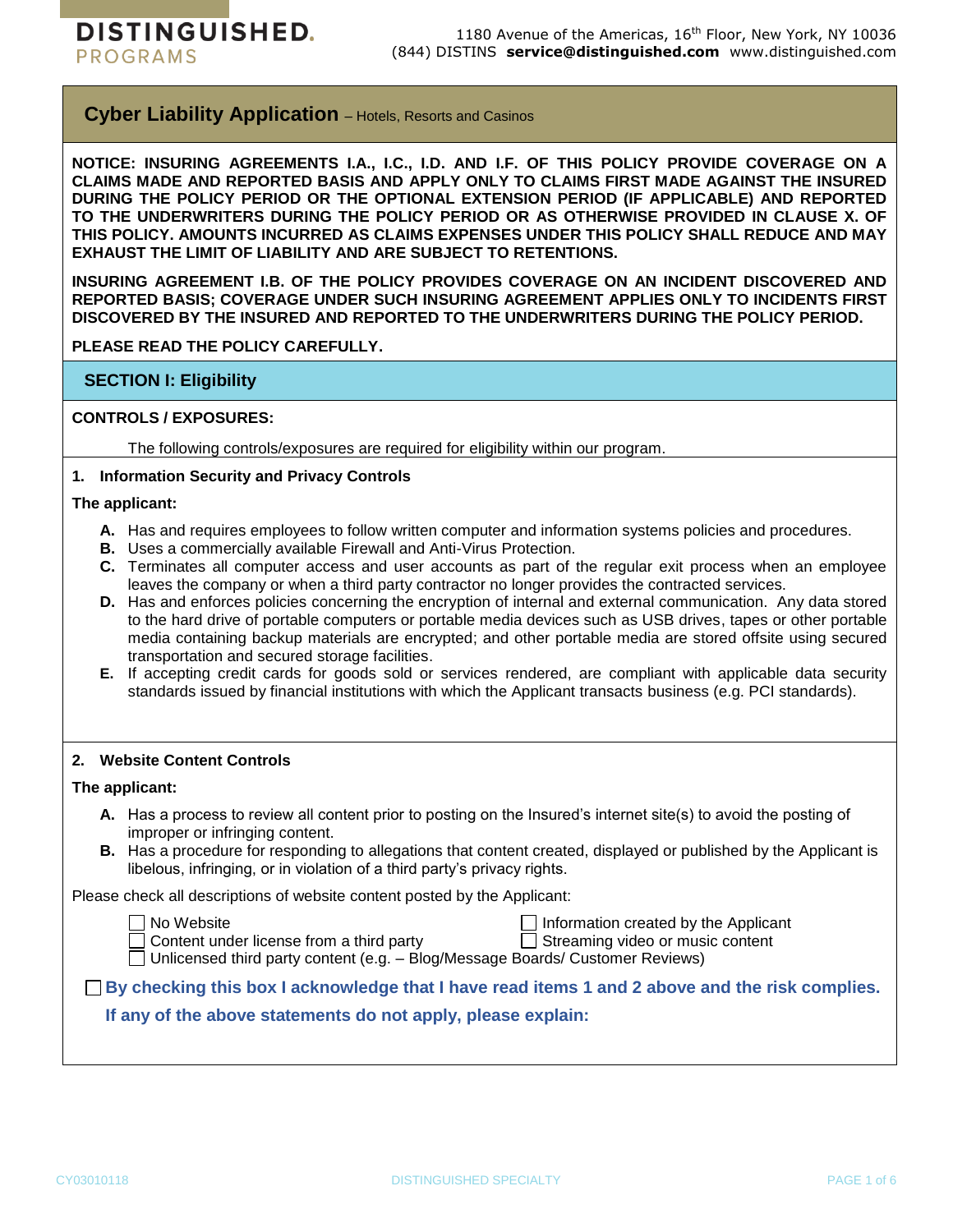| PRIOR LOSS HISTORY - During the past 5 year has the applicant:<br>3. |                                                                                                                                                                                                                                                                                                               |                                                                                                |                                                                             |                                                                                                                                                                                                                                                                                                     |                         |           |  |  |  |
|----------------------------------------------------------------------|---------------------------------------------------------------------------------------------------------------------------------------------------------------------------------------------------------------------------------------------------------------------------------------------------------------|------------------------------------------------------------------------------------------------|-----------------------------------------------------------------------------|-----------------------------------------------------------------------------------------------------------------------------------------------------------------------------------------------------------------------------------------------------------------------------------------------------|-------------------------|-----------|--|--|--|
|                                                                      | A. Any director, officer or employee of the Applicant or other proposed insured have<br>knowledge of or information regarding any fact, circumstance, situation, event or<br>transaction which may give rise to a claim or loss or obligation to provide breach<br>notification under the proposed insurance. |                                                                                                |                                                                             |                                                                                                                                                                                                                                                                                                     |                         | l I No    |  |  |  |
|                                                                      | infringement                                                                                                                                                                                                                                                                                                  |                                                                                                |                                                                             | <b>B.</b> Received any claims or complaints with respect to privacy, breach of information or<br>network security, unauthorized disclosure of information, or defamation or content                                                                                                                 |                         | l I No    |  |  |  |
|                                                                      |                                                                                                                                                                                                                                                                                                               |                                                                                                | violation of a privacy law or regulation                                    | C. Been subject to any government action, investigation or subpoena regarding any alleged                                                                                                                                                                                                           | $\Box$ Yes              | $\Box$ No |  |  |  |
|                                                                      |                                                                                                                                                                                                                                                                                                               | Applicant                                                                                      |                                                                             | D. Notified consumers or any other third party of a data breach incident involving the                                                                                                                                                                                                              |                         |           |  |  |  |
|                                                                      |                                                                                                                                                                                                                                                                                                               | E. Experienced an actual or attempted extortion demand with respect to its computer<br>systems |                                                                             |                                                                                                                                                                                                                                                                                                     |                         | l I No    |  |  |  |
|                                                                      | If you answered Yes to any of the above questions, provide 5 years currently valued hard copy loss runs. If no prior<br>insurance please provide more details about the incident or claim.                                                                                                                    |                                                                                                |                                                                             |                                                                                                                                                                                                                                                                                                     |                         |           |  |  |  |
| <b>SECTION II: Broker Details</b>                                    |                                                                                                                                                                                                                                                                                                               |                                                                                                |                                                                             |                                                                                                                                                                                                                                                                                                     |                         |           |  |  |  |
| <b>BROKERAGE NAME:</b>                                               |                                                                                                                                                                                                                                                                                                               |                                                                                                |                                                                             |                                                                                                                                                                                                                                                                                                     |                         |           |  |  |  |
|                                                                      |                                                                                                                                                                                                                                                                                                               | <b>MAILING ADDRESS:</b>                                                                        |                                                                             |                                                                                                                                                                                                                                                                                                     |                         |           |  |  |  |
| CITY:                                                                |                                                                                                                                                                                                                                                                                                               |                                                                                                |                                                                             | STATE:                                                                                                                                                                                                                                                                                              | ZIP CODE:               |           |  |  |  |
| PHONE:                                                               |                                                                                                                                                                                                                                                                                                               |                                                                                                |                                                                             | <b>CONTACT NAME:</b>                                                                                                                                                                                                                                                                                |                         |           |  |  |  |
| <b>CONTACT E-MAIL:</b>                                               |                                                                                                                                                                                                                                                                                                               |                                                                                                |                                                                             |                                                                                                                                                                                                                                                                                                     |                         |           |  |  |  |
| <b>SECTION III: Policy Details - Insured</b>                         |                                                                                                                                                                                                                                                                                                               |                                                                                                |                                                                             |                                                                                                                                                                                                                                                                                                     |                         |           |  |  |  |
| <b>EFFECTIVE DATE:</b>                                               |                                                                                                                                                                                                                                                                                                               |                                                                                                |                                                                             | <b>EXPIRATION DATE:</b>                                                                                                                                                                                                                                                                             |                         |           |  |  |  |
|                                                                      |                                                                                                                                                                                                                                                                                                               | <b>Standard Limits</b>                                                                         | USD \$5,000 Deductible<br>Sublimits:<br><b>Media Liability - Full Limit</b> | USD \$1,000,000 Aggregate Limit of Liability<br>50,000 Notified Individuals per location capped at 500,000 if multi-locations<br>Regulatory Defense & Penalties - Full Limit<br>Payment Card Liabilities & Costs USD \$100,000<br>Legal, Forensic & Public Relations/Crisis Management - Full Limit |                         |           |  |  |  |
| <b>SECTION IV: Insured Information</b>                               |                                                                                                                                                                                                                                                                                                               |                                                                                                |                                                                             |                                                                                                                                                                                                                                                                                                     |                         |           |  |  |  |
| NAME OF INSURED:                                                     |                                                                                                                                                                                                                                                                                                               |                                                                                                |                                                                             |                                                                                                                                                                                                                                                                                                     | STATE OF INCORPORATION: |           |  |  |  |
| NAME OF BUSINESS (DBA):                                              |                                                                                                                                                                                                                                                                                                               |                                                                                                |                                                                             |                                                                                                                                                                                                                                                                                                     | DATE OF INCORPORATION:  |           |  |  |  |
| NAMED INSURED ADDRESS:                                               |                                                                                                                                                                                                                                                                                                               |                                                                                                |                                                                             |                                                                                                                                                                                                                                                                                                     |                         |           |  |  |  |
| CITY:                                                                |                                                                                                                                                                                                                                                                                                               |                                                                                                |                                                                             | STATE:                                                                                                                                                                                                                                                                                              | ZIP CODE:               |           |  |  |  |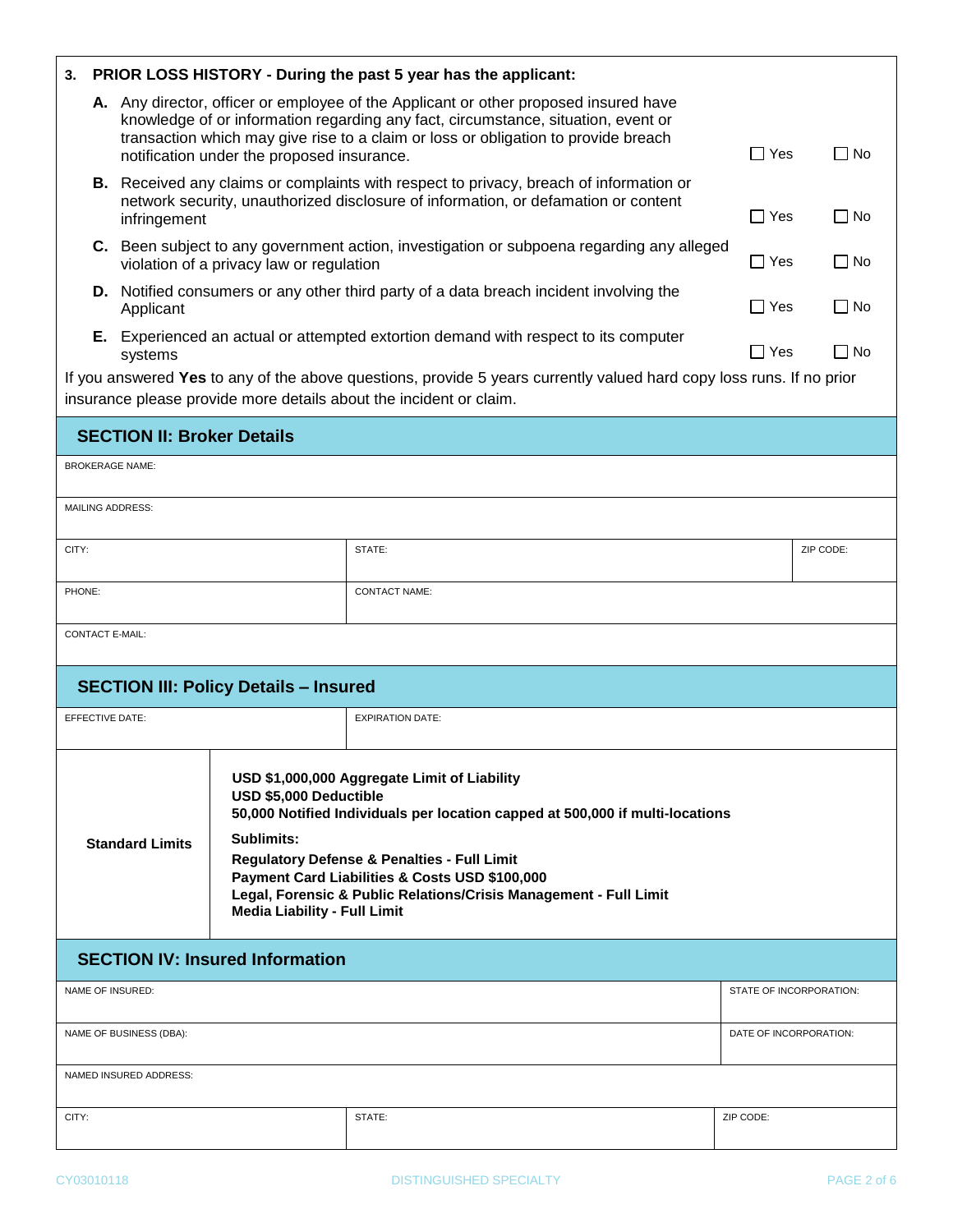| <b>MAILING ADDRESS:</b>                                                                                                                                                                                                                                                                                                                                                                                                                                                                                                                                                                                                                                 |                                             |               |                      |  |  |  |  |  |
|---------------------------------------------------------------------------------------------------------------------------------------------------------------------------------------------------------------------------------------------------------------------------------------------------------------------------------------------------------------------------------------------------------------------------------------------------------------------------------------------------------------------------------------------------------------------------------------------------------------------------------------------------------|---------------------------------------------|---------------|----------------------|--|--|--|--|--|
| CITY:                                                                                                                                                                                                                                                                                                                                                                                                                                                                                                                                                                                                                                                   | STATE:                                      |               | ZIP CODE:            |  |  |  |  |  |
| <b>AUTHORIZED OFFICER:</b>                                                                                                                                                                                                                                                                                                                                                                                                                                                                                                                                                                                                                              | TELEPHONE:                                  | EMAIL:        |                      |  |  |  |  |  |
| The officer of the Applicant that is designated to receive any and all notices from the Insurer or its authorized representative(s) concerning this insurance.                                                                                                                                                                                                                                                                                                                                                                                                                                                                                          |                                             |               |                      |  |  |  |  |  |
| <b>BREACH RESPONSE OFFICER:</b>                                                                                                                                                                                                                                                                                                                                                                                                                                                                                                                                                                                                                         | TELEPHONE:                                  | EMAIL:        |                      |  |  |  |  |  |
| The employee of the Applicant that is designated to manage a response, including consumer notification, in response to a data breach event.                                                                                                                                                                                                                                                                                                                                                                                                                                                                                                             |                                             |               |                      |  |  |  |  |  |
| <b>WEBSITE URL:</b>                                                                                                                                                                                                                                                                                                                                                                                                                                                                                                                                                                                                                                     |                                             |               |                      |  |  |  |  |  |
| Does the insured currently have Cyber Liability coverage? If yes, please provide the carrier and limits.                                                                                                                                                                                                                                                                                                                                                                                                                                                                                                                                                |                                             |               |                      |  |  |  |  |  |
| <b>SECTION V: Risk Information Section</b>                                                                                                                                                                                                                                                                                                                                                                                                                                                                                                                                                                                                              |                                             |               |                      |  |  |  |  |  |
|                                                                                                                                                                                                                                                                                                                                                                                                                                                                                                                                                                                                                                                         | Most Recent Twelve (12)<br>months: (ending: | Previous Year | Next Year (estimate) |  |  |  |  |  |
| Total Revenue (Gross-Domestic & Foreign)                                                                                                                                                                                                                                                                                                                                                                                                                                                                                                                                                                                                                | \$                                          | \$            | \$                   |  |  |  |  |  |
| # of Total Employees                                                                                                                                                                                                                                                                                                                                                                                                                                                                                                                                                                                                                                    |                                             |               |                      |  |  |  |  |  |
| Description of Business Activities                                                                                                                                                                                                                                                                                                                                                                                                                                                                                                                                                                                                                      |                                             |               |                      |  |  |  |  |  |
| Please attach a list of all locations to be covered on the policy                                                                                                                                                                                                                                                                                                                                                                                                                                                                                                                                                                                       |                                             |               |                      |  |  |  |  |  |
| Has the Applicant within the past twelve (12) months completed or agreed to, or does it contemplate entering into within<br>the next twelve (12) months, changes in the nature or size of the business including but not limited to a merger,<br>acquisition, consolidation, whether or not such transactions were or will be completed?<br>$\Box$ Yes $\Box$ No<br>If yes, please explain:                                                                                                                                                                                                                                                             |                                             |               |                      |  |  |  |  |  |
| <b>FRAUD WARNING DISCLOSURE</b>                                                                                                                                                                                                                                                                                                                                                                                                                                                                                                                                                                                                                         |                                             |               |                      |  |  |  |  |  |
| THE INSURED REPRESENTS THAT THE INFORMATION FURNISHED IN THIS APPLICATION IS<br>COMPLETE, TRUE AND CORRECT. ANY MISREPRESENTATION, OMISSION, CONCEALMENT OR<br>INCORRECT STATEMENT OF A MATERIAL FACT, IN THIS APPLICATION OR OTHERWISE, SHALL BE<br>GROUNDS FOR THE RESCISSION OF ANY BOND OR POLICY ISSUED.                                                                                                                                                                                                                                                                                                                                           |                                             |               |                      |  |  |  |  |  |
| <b>NOTICE TO APPLICANTS:</b> ANY PERSON WHO KNOWINGLY AND WITH INTENT TO DEFRAUD ANY<br>INSURANCE COMPANY OR OTHER PERSON FILES AN APPLICATION FOR INSURANCE OR<br>STATEMENT OF CLAIM CONTAINING ANY MATERIALLY FALSE INFORMATION OR, CONCEALS, FOR<br>THE PURPOSE OF MISLEADING, INFORMATION CONCERNING ANY FACT MATERIAL THERETO,<br>COMMITS A FRAUDULENT ACT, WHICH IS A CRIME AND MAY SUBJECT SUCH PERSON TO<br><b>CRIMINAL AND CIVIL PENALTIES.</b>                                                                                                                                                                                                |                                             |               |                      |  |  |  |  |  |
| NOTICE TO ARKANSAS, NEW MEXICO AND WEST VIRGINIA APPLICANTS: ANY PERSON WHO<br>KNOWINGLY PRESENTS A FALSE OR FRAUDULENT CLAIM FOR PAYMENT OF A LOSS OR BENEFIT.<br>OR KNOWINGLY PRESENTS FALSE INFORMATION IN AN APPLICATION FOR INSURANCE IS GUILTY<br>OF A CRIME AND MAY BE SUBJECT TO FINES AND CONFINEMENT IN PRISON.                                                                                                                                                                                                                                                                                                                               |                                             |               |                      |  |  |  |  |  |
| NOTICE TO COLORADO APPLICANTS: IT IS UNLAWFUL TO KNOWINGLY PROVIDE FALSE,<br>INCOMPLETE, OR MISLEADING FACTS OR INFORMATION TO AN INSURANCE COMPANY FOR THE<br>PURPOSE OF DEFRAUDING OR ATTEMPTING TO DEFRAUD THE COMPANY. PENALTIES MAY<br>INCLUDE IMPRISONMENT, FINES, DENIAL OF INSURANCE, AND CIVIL DAMAGES. ANY INSURANCE<br>COMPANY OR AGENT OF AN INSURANCE COMPANY WHO KNOWINGLY PROVIDES FALSE,<br>INCOMPLETE, OR MISLEADING FACTS OR INFORMATION TO A POLICYHOLDER OR CLAIMANT FOR<br>THE PURPOSE OF DEFRAUDING OR ATTEMPTING TO DEFRAUD THE POLICYHOLDER OR<br>CLAIMANT WITH REGARD TO A SETTLEMENT OR AWARD PAYABLE FROM INSURANCE PROCEEDS |                                             |               |                      |  |  |  |  |  |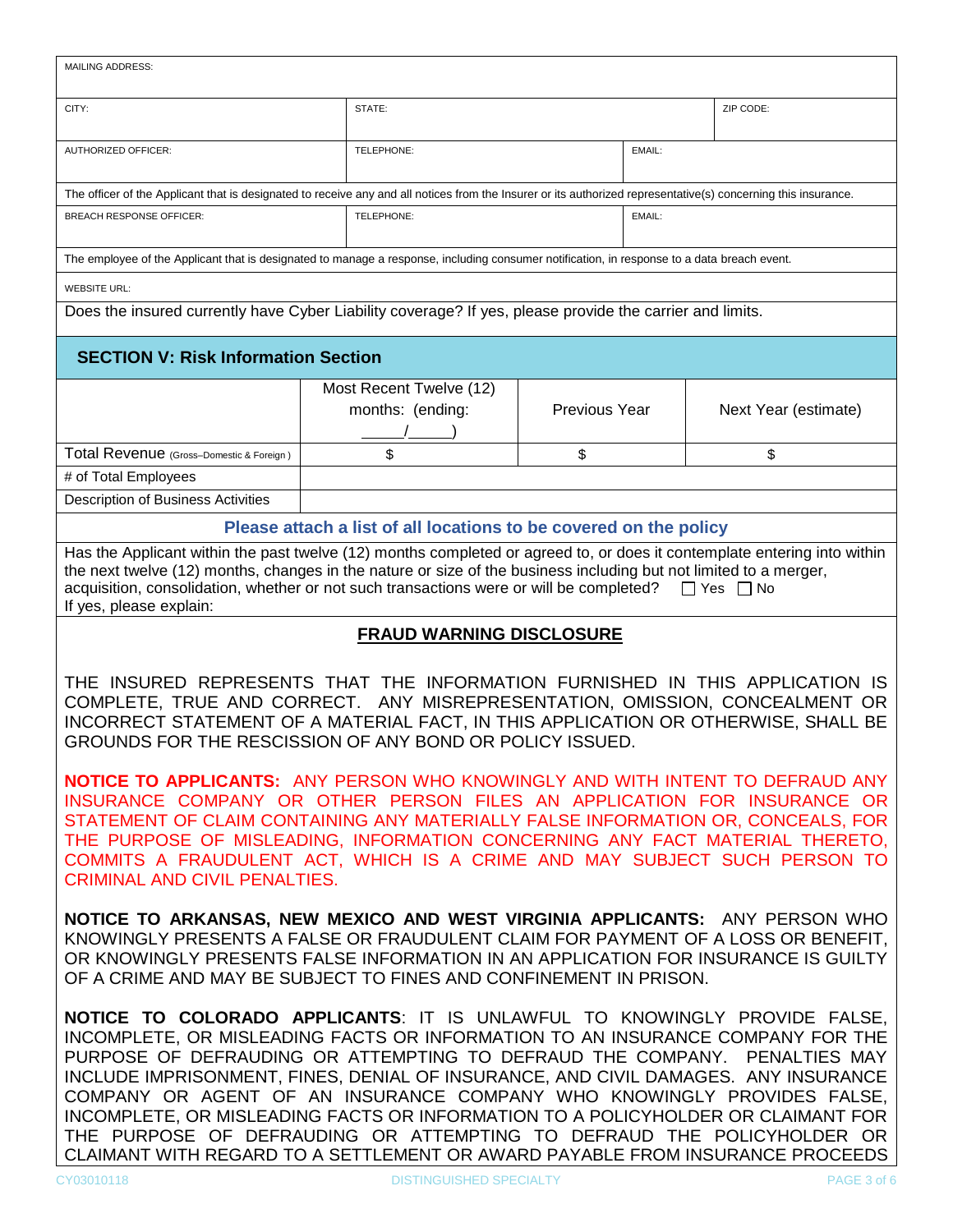SHALL BE REPORTED TO THE COLORADO DIVISION OF INSURANCE WITHIN THE DEPARTMENT OF REGULATORY AUTHORITIES.

**NOTICE TO DISTRICT OF COLUMBIA APPLICANTS:** WARNING: IT IS A CRIME TO PROVIDE FALSE OR MISLEADING INFORMATION TO AN INSURER FOR THE PURPOSE OF DEFRAUDING THE INSURER OR ANY OTHER PERSON. PENALTIES INCLUDE IMPRISONMENT AND/OR FINES. IN ADDITION, AN INSURER MAY DENY INSURANCE BENEFITS IF FALSE INFORMATION MATERIALLY RELATED TO A CLAIM WAS PROVIDED BY THE APPLICANT.

**NOTICE TO FLORIDA APPLICANTS**: ANY PERSON WHO KNOWINGLY AND WITH INTENT TO INJURE, DEFRAUD, OR DECEIVE ANY INSURER FILES A STATEMENT OF CLAIM OR AN APPLICATION CONTAINING ANY FALSE, INCOMPLETE OR MISLEADING INFORMATION IS GUILTY OF A FELONY IN THE THIRD DEGREE.

**NOTICE TO KENTUCKY APPLICANTS:** ANY PERSON WHO KNOWINGLY AND WITH INTENT TO DEFRAUD ANY INSURANCE COMPANY OR OTHER PERSON FILES AN APPLICATION FOR INSURANCE CONTAINING ANY MATERIALLY FALSE INFORMATION, OR CONCEALS FOR THE PURPOSE OF MISLEADING, INFORMATION CONCERNING ANY FACT MATERIAL THERETO, COMMITS A FRAUDULENT INSURANCE ACT, WHICH IS A CRIME.

**NOTICE TO LOUISIANA APPLICANTS:** ANY PERSON WHO KNOWINGLY PRESENTS A FALSE OR FRAUDULENT CLAIM FOR PAYMENT OF A LOSS OR BENEFIT OR KNOWINGLY PRESENTS FALSE INFORMATION IN AN APPLICATION FOR INSURANCE IS GUILTY OF A CRIME AND MAY BE SUBJECT TO FINES AND CONFINEMENT IN PRISON.

**NOTICE TO MAINE APPLICANTS:** IT IS A CRIME TO KNOWINGLY PROVIDE FALSE, INCOMPLETE OR MISLEADING INFORMATION TO AN INSURANCE COMPANY FOR THE PURPOSE OF DEFRAUDING THE COMPANY. PENALTIES MAY INCLUDE IMPRISONMENT, FINES OR A DENIAL OF INSURANCE BENEFITS.

**NOTICE TO MARYLAND APPLICANTS:** ANY PERSON WHO KNOWINGLY AND WILLFULLY PRESENTS A FALSE OR FRAUDULENT CLAIM FOR PAYMENT OF A LOSS OR BENEFIT OR WHO KNOWINGLY AND WILLFULLY PRESENTS FALSE INFORMATION IN AN APPLICATION FOR INSURANCE IS GUILTY OF A CRIME AND MAY BE SUBJECT TO FINES AND CONFINEMENT IN PRISON.

**NOTICE TO MINNESOTA APPLICANTS:** A PERSON WHO FILES A CLAIM WITH INTENT TO DEFRAUD OR HELPS COMMIT A FRAUD AGAINST AN INSURER IS GUILTY OF A CRIME.

**NOTICE TO NEW JERSEY APPLICANTS**: ANY PERSON WHO INCLUDES ANY FALSE OR MISLEADING INFORMATION ON AN APPLICATION FOR AN INSURANCE POLICY IS SUBJECT TO CRIMINAL AND CIVIL PENALTIES.

**NOTICE TO NEW YORK APPLICANTS**: ANY PERSON WHO KNOWINGLY AND WITH INTENT TO DEFRAUD ANY INSURANCE COMPANY OR OTHER PERSON FILES AN APPLICATION FOR INSURANCE OR STATEMENT OF CLAIM CONTAINING ANY MATERIALLY FALSE INFORMATION, OR CONCEALS FOR THE PURPOSE OF MISLEADING, INFORMATION CONCERNING ANY FACT MATERIAL THERETO, COMMITS A FRAUDULENT INSURANCE ACT, WHICH IS A CRIME, AND SHALL ALSO BE SUBJECT TO A CIVIL PENALTY NOT TO EXCEED FIVE THOUSAND DOLLARS AND THE STATED VALUE OF THE CLAIM FOR EACH SUCH VIOLATION.

**NOTICE TO NEW YORK APPLICANTS (AUTOMOBILE INSURANCE)**: ANY PERSON WHO KNOWINGLY MAKES OR KNOWINGLY ASSISTS, ABETS, SOLICITS OR CONSPIRES WITH ANOTHER TO MAKE A FALSE REPORT OF THE THEFT, DESTRUCTION, DAMAGE OR CONVERSION OF ANY MOTOR VEHICLE TO A LAW ENFORCEMENT AGENCY, THE DEPARTMENT OF MOTOR VEHICLES OR AN INSURANCE COMPANY, COMMITS A FRAUDULENT INSURANCE ACT, WHICH IS A CRIME, AND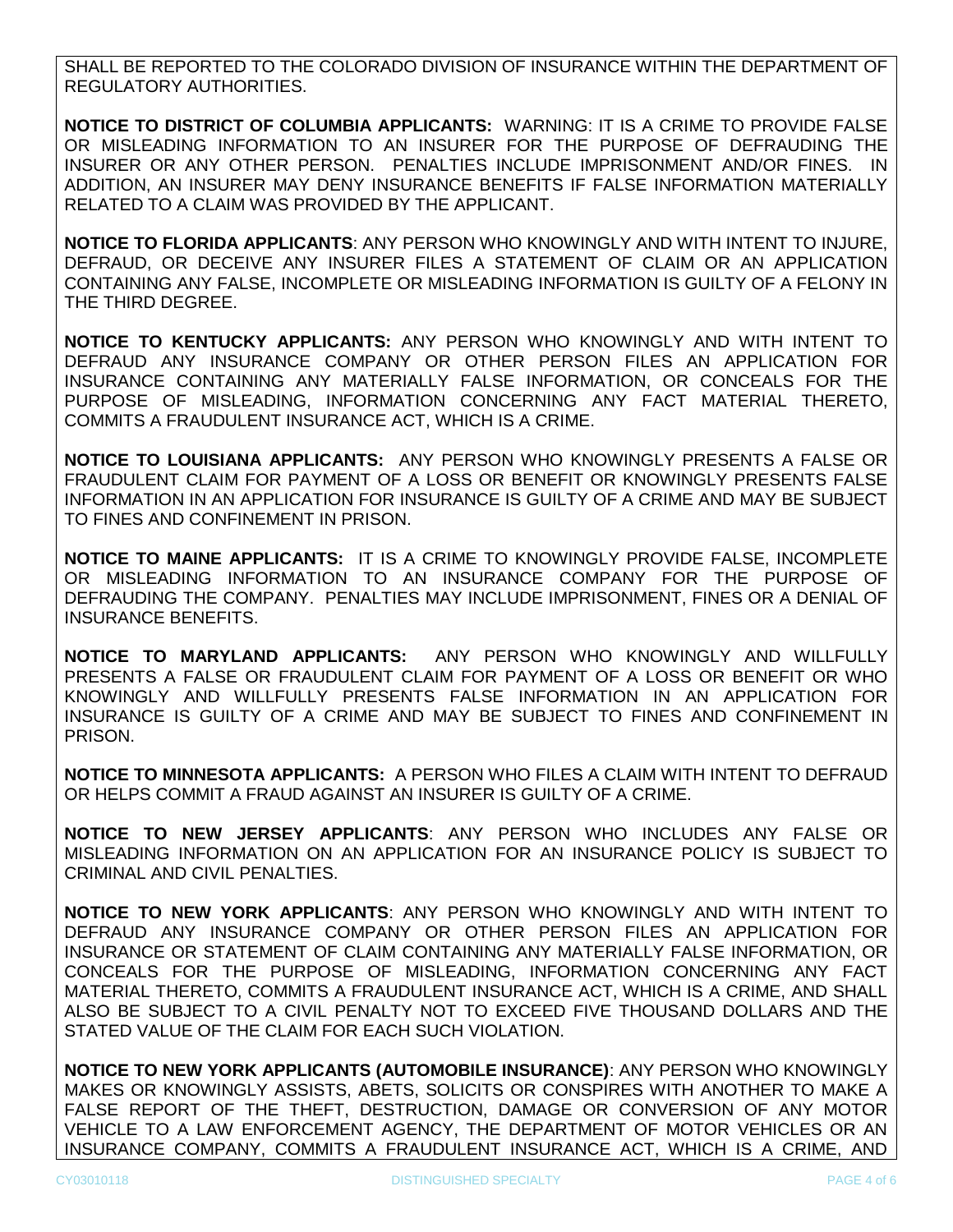SHALL ALSO BE SUBJECT TO A CIVIL PENALTY NOT TO EXCEED FIVE THOUSAND DOLLARS AND THE VALUE OF THE SUBJECT MOTOR VEHICLE OR STATED CLAIM FOR EACH VIOLATION.

**NOTICE TO OHIO APPLICANTS**: ANY PERSON WHO, WITH INTENT TO DEFRAUD OR KNOWING THAT HE IS FACILITATING A FRAUD AGAINST AN INSURER, SUBMITS AN APPLICATION OR FILES A CLAIM CONTAINING A FALSE OR DECEPTIVE STATEMENT IS GUILTY OF INSURANCE FRAUD.

**NOTICE TO OKLAHOMA APPLICANTS:** WARNING: ANY PERSON WHO KNOWINGLY, AND WITH INTENT TO INJURE, DEFRAUD OR DECEIVE ANY INSURER, MAKES ANY CLAIM FOR THE PROCEEDS OF AN INSURANCE POLICY CONTAINING ANY FALSE, INCOMPLETE OR MISLEADING INFORMATION IS GUILTY OF A FELONY (365:15-1-10, 36 §3613.1).

**NOTICE TO OREGON APPLICANTS**: ANY PERSON WHO KNOWINGLY AND WITH INTENT TO DEFRAUD ANY INSURANCE COMPANY OR OTHER PERSON FILES AN APPLICATION FOR INSURANCE OR STATEMENT OF CLAIM CONTAINING ANY MATERIALLY FALSE INFORMATION OR, CONCEALS, FOR THE PURPOSE OF MISLEADING, INFORMATION CONCERNING ANY FACT MATERIAL THERETO, COMMITS A FRAUDULENT ACT, WHICH MAY BE A CRIME AND MAY SUBJECT SUCH PERSON TO CRIMINAL AND CIVIL PENALTIES.

**NOTICE TO PENNSYLVANIA APPLICANTS**: ANY PERSON WHO KNOWINGLY AND WITH INTENT TO DEFRAUD ANY INSURANCE COMPANY OR OTHER PERSON FILES AN APPLICATION FOR INSURANCE OR STATEMENT OF CLAIM CONTAINING ANY MATERIALLY FALSE INFORMATION OR CONCEALS FOR THE PURPOSE OF MISLEADING, INFORMATION CONCERNING ANY FACT MATERIAL THERETO COMMITS A FRAUDULENT INSURANCE ACT, WHICH IS A CRIME AND SUBJECTS SUCH PERSON TO CRIMINAL AND CIVIL PENALTIES.

**NOTICE TO PENNSYLVANIA APPLICANTS (AUTOMOBILE INSURANCE):** ANY PERSON WHO KNOWINGLY AND WITH INTENT TO INJURE OR DEFRAUD ANY INSURER FILES AN APPLICATION OR CLAIM CONTAINING ANY FALSE, INCOMPLETE OR MISLEADING INFORMATION SHALL, UPON CONVICTION, BE SUBJECT TO IMPRISONMENT FOR UP TO SEVEN YEARS AND THE PAYMENT OF A FINE OF UP TO \$15,000.

**NOTICE TO TENNESSEE, VIRGINIA AND WASHINGTON APPLICANTS**: IT IS A CRIME TO KNOWINGLY PROVIDE FALSE, INCOMPLETE OR MISLEADING INFORMATION TO AN INSURANCE COMPANY FOR THE PURPOSE OF DEFRAUDING THE COMPANY. PENALTIES INCLUDE IMPRISONMENT, FINES AND DENIAL OF INSURANCE BENEFITS.

**NOTICE TO VERMONT APPLICANTS:** ANY PERSON WHO KNOWINGLY PRESENTS A FALSE STATEMENT IN AN APPLICATION FOR INSURANCE MAY BE GUILTY OF A CRIMINAL OFFENSE AND SUBJECT TO PENALTIES UNDER STATE LAW.